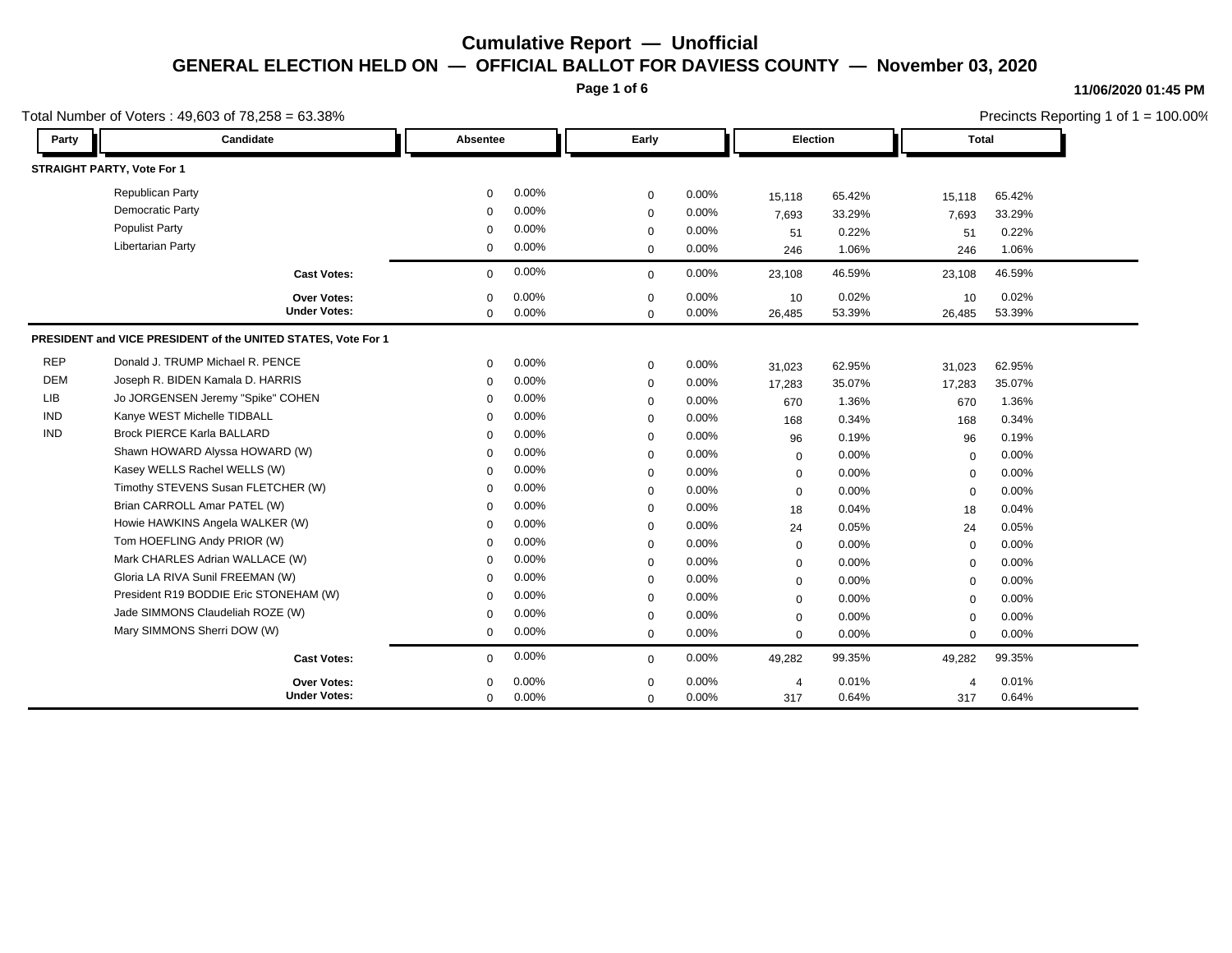**Page 2 of 6**

#### **11/06/2020 01:45 PM**

| Total Number of Voters: 49,603 of 78,258 = 63.38% |                                                                                 |                     |             |       |             |       |                |                 |                | Precincts Reporting 1 of 1 = 100.00% |  |  |
|---------------------------------------------------|---------------------------------------------------------------------------------|---------------------|-------------|-------|-------------|-------|----------------|-----------------|----------------|--------------------------------------|--|--|
| Party                                             | <b>Candidate</b>                                                                |                     | Absentee    |       | Early       |       |                | <b>Election</b> |                | Total                                |  |  |
|                                                   | <b>UNITED STATES SENATOR, Vote For 1</b>                                        |                     |             |       |             |       |                |                 |                |                                      |  |  |
| <b>REP</b>                                        | Mitch McCONNELL                                                                 |                     | 0           | 0.00% | $\mathbf 0$ | 0.00% | 28,085         | 56.99%          | 28,085         | 56.99%                               |  |  |
| <b>DEM</b>                                        | Amy McGRATH                                                                     |                     | $\Omega$    | 0.00% | $\mathbf 0$ | 0.00% | 18,380         | 37.29%          | 18,380         | 37.29%                               |  |  |
| LIB                                               | <b>Brad BARRON</b>                                                              |                     | $\Omega$    | 0.00% | $\Omega$    | 0.00% | 2,819          | 5.72%           | 2,819          | 5.72%                                |  |  |
|                                                   | Randall TEEGARDEN (W)                                                           |                     | $\Omega$    | 0.00% | $\mathbf 0$ | 0.00% | $\mathbf 0$    | 0.00%           | $\mathbf 0$    | 0.00%                                |  |  |
|                                                   | Paul FRANGEDAKIS (W)                                                            |                     | $\Omega$    | 0.00% | $\mathbf 0$ | 0.00% | $\mathbf 0$    | 0.00%           | $\mathbf 0$    | 0.00%                                |  |  |
|                                                   | Daniel COBBLE (W)                                                               |                     | 0           | 0.00% | $\mathbf 0$ | 0.00% | $\mathbf 0$    | 0.00%           | $\mathbf 0$    | 0.00%                                |  |  |
|                                                   | Harold FITZPATRICK (W)                                                          |                     | $\Omega$    | 0.00% | $\mathbf 0$ | 0.00% | $\mathbf 0$    | 0.00%           | $\mathbf 0$    | 0.00%                                |  |  |
|                                                   | Demetra WYSINGER (W)                                                            |                     | $\mathbf 0$ | 0.00% | $\mathbf 0$ | 0.00% | $\mathbf 0$    | 0.00%           | $\mathbf 0$    | 0.00%                                |  |  |
|                                                   |                                                                                 | <b>Cast Votes:</b>  | 0           | 0.00% | $\mathbf 0$ | 0.00% | 49,284         | 99.36%          | 49,284         | 99.36%                               |  |  |
|                                                   |                                                                                 | <b>Over Votes:</b>  | $\Omega$    | 0.00% | $\mathbf 0$ | 0.00% | 9              | 0.02%           | 9              | 0.02%                                |  |  |
|                                                   |                                                                                 | <b>Under Votes:</b> | $\mathbf 0$ | 0.00% | $\mathbf 0$ | 0.00% | 307            | 0.62%           | 307            | 0.62%                                |  |  |
|                                                   | UNITED STATES REPRESENTATIVE in CONGRESS 2nd Congressional District, Vote For 1 |                     |             |       |             |       |                |                 |                |                                      |  |  |
| <b>REP</b>                                        | S. Brett GUTHRIE                                                                |                     | 0           | 0.00% | $\mathbf 0$ | 0.00% | 32,382         | 66.52%          | 32,382         | 66.52%                               |  |  |
| <b>DEM</b>                                        | Hank LINDERMAN                                                                  |                     | $\Omega$    | 0.00% | $\mathbf 0$ | 0.00% | 14,833         | 30.47%          | 14,833         | 30.47%                               |  |  |
| POP                                               | Lewis CARTER                                                                    |                     | $\Omega$    | 0.00% | $\mathbf 0$ | 0.00% | 375            | 0.77%           | 375            | 0.77%                                |  |  |
| <b>LIB</b>                                        | <b>Robert Lee PERRY</b>                                                         |                     | $\Omega$    | 0.00% | $\mathbf 0$ | 0.00% | 1,088          | 2.24%           | 1,088          | 2.24%                                |  |  |
|                                                   | Poet TRIBBLE (W)                                                                |                     | 0           | 0.00% | $\mathbf 0$ | 0.00% | $\mathbf 0$    | 0.00%           | $\mathbf 0$    | 0.00%                                |  |  |
|                                                   |                                                                                 | <b>Cast Votes:</b>  | $\mathbf 0$ | 0.00% | $\Omega$    | 0.00% | 48,678         | 98.14%          | 48,678         | 98.14%                               |  |  |
|                                                   |                                                                                 | <b>Over Votes:</b>  | 0           | 0.00% | 0           | 0.00% | 14             | 0.03%           | 14             | 0.03%                                |  |  |
|                                                   |                                                                                 | <b>Under Votes:</b> | $\mathbf 0$ | 0.00% | $\mathbf 0$ | 0.00% | 908            | 1.83%           | 908            | 1.83%                                |  |  |
|                                                   | STATE REPRESENTATIVE 7th Representative District, Vote For 1                    |                     |             |       |             |       |                |                 |                |                                      |  |  |
| <b>REP</b>                                        | Suzanne MILES                                                                   |                     | 0           | 0.00% | $\mathbf 0$ | 0.00% | 10,883         | 100.00%         | 10,883         | 100.00%                              |  |  |
|                                                   |                                                                                 | <b>Cast Votes:</b>  | 0           | 0.00% | $\mathbf 0$ | 0.00% | 10,883         | 81.07%          | 10,883         | 81.07%                               |  |  |
|                                                   |                                                                                 | Over Votes:         | 0           | 0.00% | $\mathbf 0$ | 0.00% | $\overline{2}$ | 0.01%           | $\overline{2}$ | 0.01%                                |  |  |
|                                                   |                                                                                 | <b>Under Votes:</b> | 0           | 0.00% | $\mathbf 0$ | 0.00% | 2,540          | 18.92%          | 2,540          | 18.92%                               |  |  |
|                                                   | STATE REPRESENTATIVE 11th Representative District, Vote For 1                   |                     |             |       |             |       |                |                 |                |                                      |  |  |
| <b>REP</b>                                        | Jonathan DIXON                                                                  |                     | 0           | 0.00% | $\mathbf 0$ | 0.00% | 1,738          | 66.72%          | 1,738          | 66.72%                               |  |  |
| <b>DEM</b>                                        | Robert "Rob" WIEDERSTEIN                                                        |                     | $\mathbf 0$ | 0.00% | $\mathbf 0$ | 0.00% | 867            | 33.28%          | 867            | 33.28%                               |  |  |
|                                                   |                                                                                 | <b>Cast Votes:</b>  | $\mathbf 0$ | 0.00% | $\mathbf 0$ | 0.00% | 2,605          | 97.13%          | 2,605          | 97.13%                               |  |  |
|                                                   |                                                                                 | <b>Over Votes:</b>  | $\mathbf 0$ | 0.00% | $\mathbf 0$ | 0.00% | $\pmb{0}$      | 0.00%           | $\mathbf 0$    | 0.00%                                |  |  |
|                                                   |                                                                                 | <b>Under Votes:</b> | $\mathbf 0$ | 0.00% | $\mathbf 0$ | 0.00% | 77             | 2.87%           | 77             | 2.87%                                |  |  |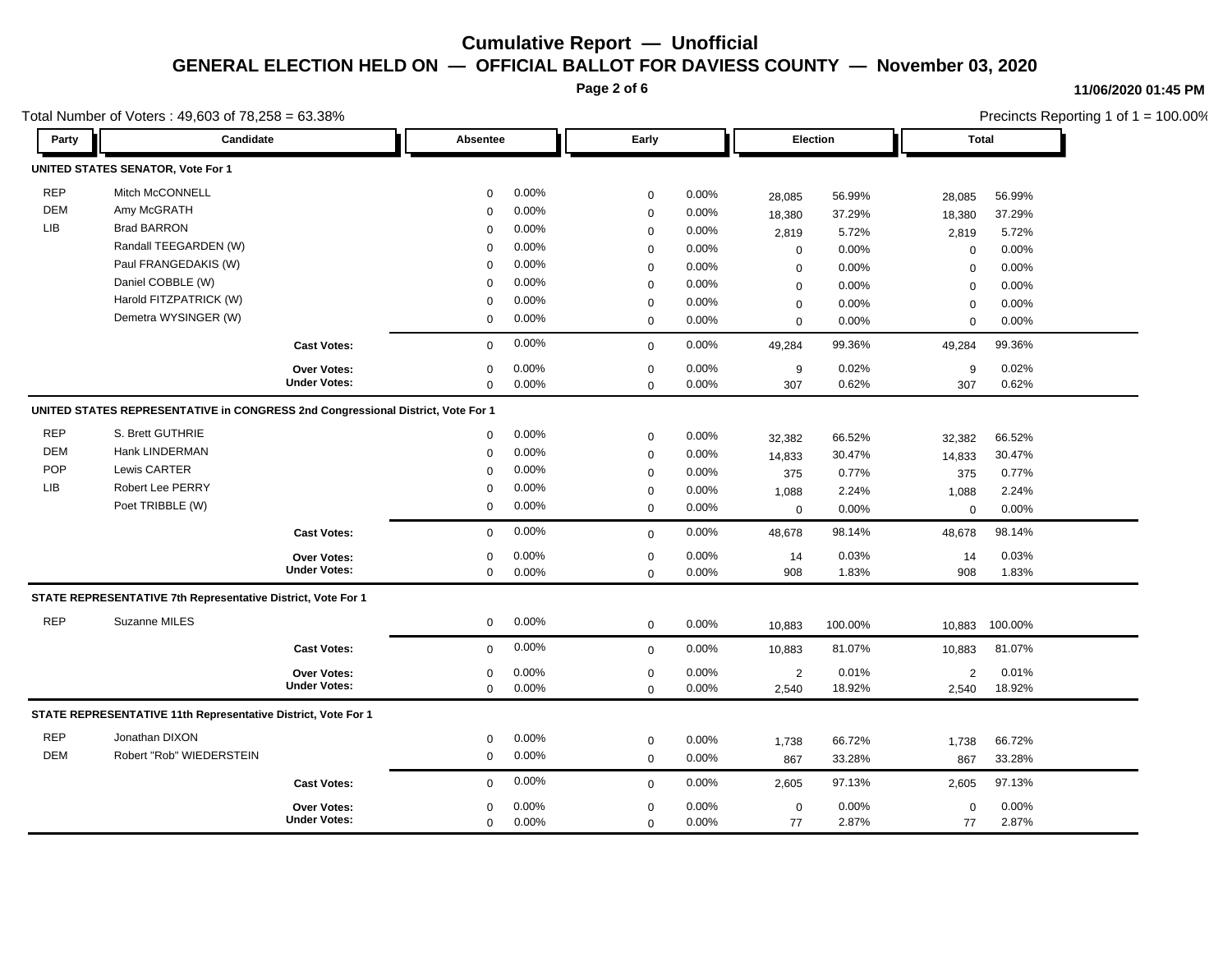**Page 3 of 6**

#### **11/06/2020 01:45 PM**

Precincts Reporting 1 of 1 = 100.00%

| Total Number of Voters: 49,603 of 78,258 = 63.38% |                                                                                |                                           |                  |                |                            |                |                   |                |                   | Precincts Reporting 1 of 1 = 100.00% |  |
|---------------------------------------------------|--------------------------------------------------------------------------------|-------------------------------------------|------------------|----------------|----------------------------|----------------|-------------------|----------------|-------------------|--------------------------------------|--|
| Party                                             | Candidate                                                                      |                                           | Absentee         |                | Early                      |                | Election          |                | Total             |                                      |  |
|                                                   | STATE REPRESENTATIVE 12th Representative District, Vote For 1                  |                                           |                  |                |                            |                |                   |                |                   |                                      |  |
| <b>REP</b>                                        | Jim GOOCH JR.                                                                  |                                           | $\mathbf 0$      | 0.00%          | $\mathbf 0$                | 0.00%          | 2,739             | 74.05%         | 2,739             | 74.05%                               |  |
| <b>DEM</b>                                        | Arthur "Art" McLAUGHLIN                                                        |                                           | 0                | 0.00%          | $\mathbf 0$                | 0.00%          | 960               | 25.95%         | 960               | 25.95%                               |  |
|                                                   |                                                                                | <b>Cast Votes:</b>                        | 0                | 0.00%          | $\mathbf 0$                | 0.00%          | 3,699             | 97.44%         | 3,699             | 97.44%                               |  |
|                                                   |                                                                                | <b>Over Votes:</b><br><b>Under Votes:</b> | $\mathbf 0$<br>0 | 0.00%<br>0.00% | $\mathbf 0$<br>$\mathbf 0$ | 0.00%<br>0.00% | $\mathbf 0$<br>97 | 0.00%<br>2.56% | $\mathbf 0$<br>97 | 0.00%<br>2.56%                       |  |
|                                                   | STATE REPRESENTATIVE 13th Representative District, Vote For 1                  |                                           |                  |                |                            |                |                   |                |                   |                                      |  |
| <b>REP</b>                                        | D. J. JOHNSON                                                                  |                                           | $\mathbf 0$      | 0.00%          | $\mathbf 0$                | 0.00%          | 9,484             | 53.73%         | 9.484             | 53.73%                               |  |
| <b>DEM</b>                                        | Jim GLENN                                                                      |                                           | $\mathsf 0$      | 0.00%          | $\mathbf 0$                | 0.00%          | 8,166             | 46.27%         | 8,166             | 46.27%                               |  |
|                                                   |                                                                                | <b>Cast Votes:</b>                        | $\mathbf 0$      | 0.00%          | $\mathbf 0$                | 0.00%          | 17,650            | 98.44%         | 17,650            | 98.44%                               |  |
|                                                   |                                                                                | Over Votes:                               | $\Omega$         | 0.00%          | $\mathbf 0$                | 0.00%          | 8                 | 0.04%          | 8                 | 0.04%                                |  |
|                                                   |                                                                                | <b>Under Votes:</b>                       | $\mathbf 0$      | 0.00%          | $\mathbf 0$                | 0.00%          | 272               | 1.52%          | 272               | 1.52%                                |  |
|                                                   | STATE REPRESENTATIVE 14th Representative District, Vote For 1                  |                                           |                  |                |                            |                |                   |                |                   |                                      |  |
| <b>REP</b>                                        | Scott LEWIS                                                                    |                                           | $\mathbf 0$      | 0.00%          | $\mathbf 0$                | 0.00%          | 9,521             | 100.00%        | 9,521             | 100.00%                              |  |
|                                                   |                                                                                | <b>Cast Votes:</b>                        | $\mathbf 0$      | 0.00%          | $\mathbf 0$                | 0.00%          | 9,521             | 80.91%         | 9,521             | 80.91%                               |  |
|                                                   |                                                                                | <b>Over Votes:</b>                        | $\mathbf 0$      | 0.00%          | $\mathbf 0$                | 0.00%          | $\pmb{0}$         | 0.00%          | $\mathbf 0$       | 0.00%                                |  |
|                                                   |                                                                                | <b>Under Votes:</b>                       | $\mathbf 0$      | 0.00%          | $\Omega$                   | 0.00%          | 2,246             | 19.09%         | 2,246             | 19.09%                               |  |
|                                                   | DISTRICT JUDGE 6th Judicial District 1st Division (Unexpired Term), Vote For 1 |                                           |                  |                |                            |                |                   |                |                   |                                      |  |
|                                                   | J. Nick PAYNE                                                                  |                                           | 0                | 0.00%          | $\mathbf 0$                | 0.00%          | 19,879            | 48.81%         | 19,879            | 48.81%                               |  |
|                                                   | Misty L. MILLER                                                                |                                           | $\mathbf 0$      | 0.00%          | $\mathbf 0$                | 0.00%          | 20,852            | 51.19%         | 20,852            | 51.19%                               |  |
|                                                   |                                                                                | <b>Cast Votes:</b>                        | $\mathbf 0$      | 0.00%          | $\mathbf 0$                | 0.00%          | 40,731            | 82.12%         | 40,731            | 82.12%                               |  |
|                                                   |                                                                                | <b>Over Votes:</b>                        | 0                | 0.00%          | $\mathbf 0$                | 0.00%          | 8                 | 0.02%          | 8                 | 0.02%                                |  |
|                                                   |                                                                                | <b>Under Votes:</b>                       | $\mathbf 0$      | 0.00%          | $\mathbf 0$                | 0.00%          | 8,861             | 17.86%         | 8,861             | 17.86%                               |  |
|                                                   | MEMBER BOARD of EDUCATION 3rd Educational District, Vote For 1                 |                                           |                  |                |                            |                |                   |                |                   |                                      |  |
|                                                   | Dianne Burns MACKEY                                                            |                                           | 0                | 0.00%          | $\mathbf 0$                | 0.00%          | 3,079             | 45.56%         | 3,079             | 45.56%                               |  |
|                                                   | <b>Todd ANDERSON</b>                                                           |                                           | $\mathbf 0$      | 0.00%          | $\mathbf 0$                | 0.00%          | 3,679             | 54.44%         | 3,679             | 54.44%                               |  |
|                                                   |                                                                                | <b>Cast Votes:</b>                        | $\mathbf 0$      | 0.00%          | $\mathbf 0$                | 0.00%          | 6,758             | 81.94%         | 6,758             | 81.94%                               |  |
|                                                   |                                                                                | <b>Over Votes:</b>                        | $\Omega$         | 0.00%          | $\mathbf 0$                | 0.00%          | $\overline{1}$    | 0.01%          | $\overline{1}$    | 0.01%                                |  |
|                                                   |                                                                                | <b>Under Votes:</b>                       | $\mathbf 0$      | 0.00%          | $\mathbf 0$                | 0.00%          | 1,488             | 18.04%         | 1,488             | 18.04%                               |  |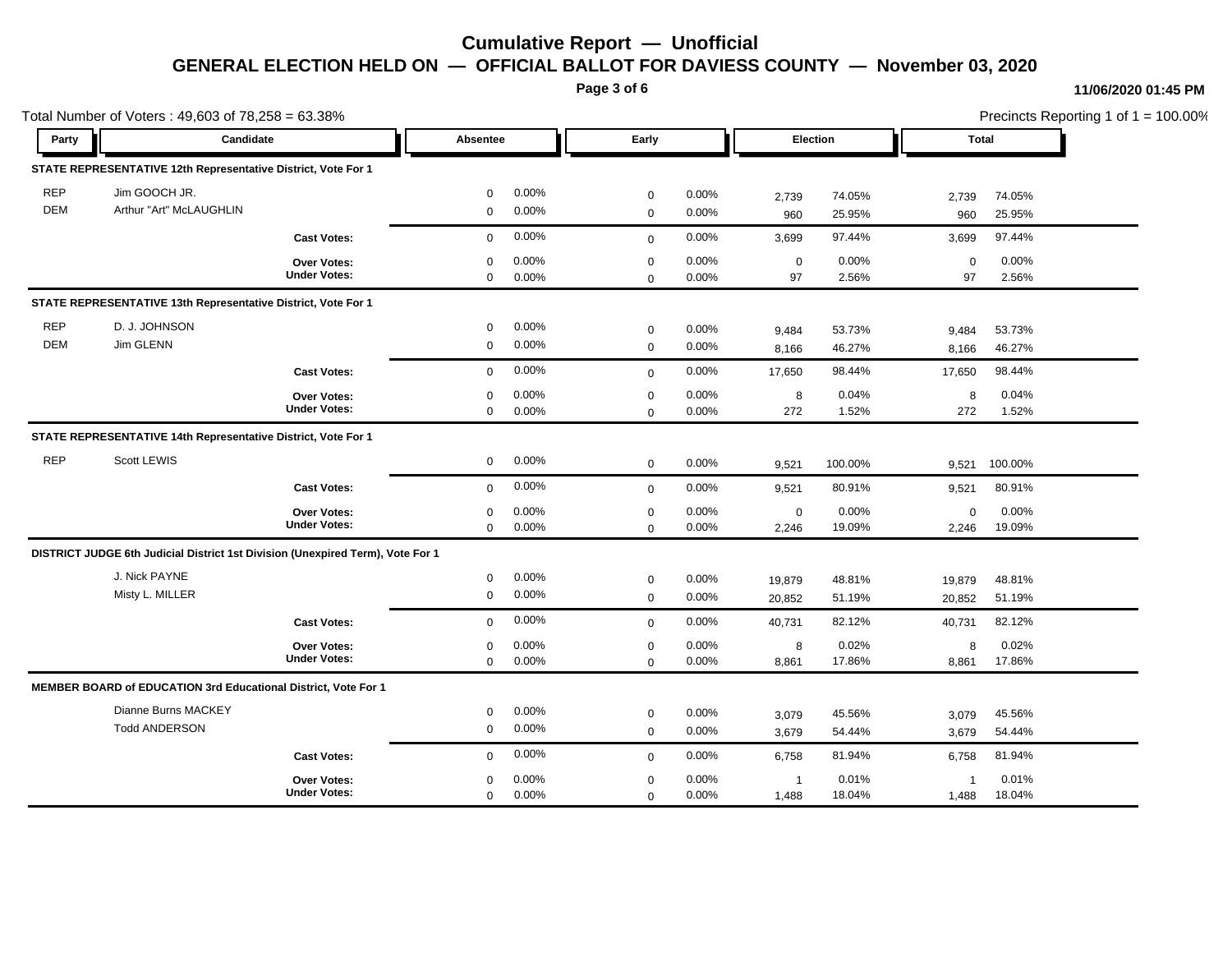**Page 4 of 6**

### **11/06/2020 01:45 PM**

| Total Number of Voters: 49,603 of 78,258 = 63.38% |                                                                             |                     |              |       |              |       |             |         |              | Precincts Reporting 1 of 1 = 100.00% |  |
|---------------------------------------------------|-----------------------------------------------------------------------------|---------------------|--------------|-------|--------------|-------|-------------|---------|--------------|--------------------------------------|--|
| Party                                             | Candidate                                                                   |                     | Absentee     |       | Early        |       | Election    |         | <b>Total</b> |                                      |  |
|                                                   | MEMBER BOARD of EDUCATION 4th Educational District, Vote For 1              |                     |              |       |              |       |             |         |              |                                      |  |
|                                                   | Frank G. RINEY III.                                                         |                     | $\Omega$     | 0.00% | $\mathbf 0$  | 0.00% | 4,214       | 69.56%  | 4,214        | 69.56%                               |  |
|                                                   | Sharon CASTLE                                                               |                     | $\mathbf 0$  | 0.00% | $\mathbf 0$  | 0.00% | 1,844       | 30.44%  | 1,844        | 30.44%                               |  |
|                                                   |                                                                             | <b>Cast Votes:</b>  | $\mathbf 0$  | 0.00% | $\mathbf 0$  | 0.00% | 6,058       | 82.82%  | 6,058        | 82.82%                               |  |
|                                                   |                                                                             | Over Votes:         | $\mathbf 0$  | 0.00% | $\mathbf 0$  | 0.00% | $\mathbf 0$ | 0.00%   | $\mathbf 0$  | 0.00%                                |  |
|                                                   |                                                                             | <b>Under Votes:</b> | $\mathbf 0$  | 0.00% | $\mathbf 0$  | 0.00% | 1,257       | 17.18%  | 1,257        | 17.18%                               |  |
|                                                   | MEMBER BOARD of EDUCATION 5th Educational District, Vote For 1              |                     |              |       |              |       |             |         |              |                                      |  |
|                                                   | Dale STEWART                                                                |                     | $\mathbf 0$  | 0.00% | $\mathbf 0$  | 0.00% | 4,480       | 100.00% | 4,480        | 100.00%                              |  |
|                                                   |                                                                             | <b>Cast Votes:</b>  | $\mathbf{0}$ | 0.00% | $\mathbf{0}$ | 0.00% | 4,480       | 68.74%  | 4,480        | 68.74%                               |  |
|                                                   |                                                                             | Over Votes:         | $\mathbf 0$  | 0.00% | $\mathbf 0$  | 0.00% | $\mathbf 0$ | 0.00%   | $\mathbf 0$  | 0.00%                                |  |
|                                                   |                                                                             | <b>Under Votes:</b> | $\mathbf 0$  | 0.00% | $\mathbf 0$  | 0.00% | 2,037       | 31.26%  | 2,037        | 31.26%                               |  |
|                                                   | MEMBER BOARD of EDUCATION Owensboro Independent School District, Vote For 3 |                     |              |       |              |       |             |         |              |                                      |  |
|                                                   | Jeremy EDGE                                                                 |                     | $\mathbf 0$  | 0.00% | $\mathbf 0$  | 0.00% | 6,477       | 29.20%  | 6,477        | 29.20%                               |  |
|                                                   | Leigh Rhoads DOYAL                                                          |                     | $\Omega$     | 0.00% | $\mathbf 0$  | 0.00% | 5,231       | 23.59%  | 5,231        | 23.59%                               |  |
|                                                   | Melissa DECKER                                                              |                     | $\mathbf 0$  | 0.00% | $\mathbf 0$  | 0.00% | 6,478       | 29.21%  | 6,478        | 29.21%                               |  |
|                                                   | Mallory LEUCHT                                                              |                     | $\mathbf 0$  | 0.00% | $\mathbf 0$  | 0.00% | 3,992       | 18.00%  | 3,992        | 18.00%                               |  |
|                                                   |                                                                             | <b>Cast Votes:</b>  | $\mathbf 0$  | 0.00% | $\mathbf 0$  | 0.00% | 22,178      | 61.87%  | 22,178       | 61.87%                               |  |
|                                                   |                                                                             | Over Votes:         | $\mathbf 0$  | 0.00% | $\mathbf 0$  | 0.00% | $\sqrt{5}$  | 0.04%   | 5            | 0.04%                                |  |
|                                                   |                                                                             | <b>Under Votes:</b> | $\mathbf 0$  | 0.00% | $\mathbf 0$  | 0.00% | 13,651      | 38.08%  | 13,651       | 38.08%                               |  |
|                                                   | MAYOR City of Owensboro, Vote For 1                                         |                     |              |       |              |       |             |         |              |                                      |  |
|                                                   | Larry CONDER                                                                |                     | $\mathbf 0$  | 0.00% | $\mathbf 0$  | 0.00% | 6,974       | 29.02%  | 6,974        | 29.02%                               |  |
|                                                   | Pamela L. SMITH-WRIGHT                                                      |                     | $\mathbf 0$  | 0.00% | $\mathbf 0$  | 0.00% | 5,109       | 21.26%  | 5,109        | 21.26%                               |  |
|                                                   | Tom WATSON                                                                  |                     | $\Omega$     | 0.00% | $\mathbf 0$  | 0.00% | 9,733       | 40.50%  | 9,733        | 40.50%                               |  |
|                                                   | Dracin WILLIAMS                                                             |                     | 0            | 0.00% | $\mathbf 0$  | 0.00% | 2,215       | 9.22%   | 2,215        | 9.22%                                |  |
|                                                   |                                                                             | <b>Cast Votes:</b>  | $\Omega$     | 0.00% | $\mathbf{0}$ | 0.00% | 24,031      | 91.71%  | 24,031       | 91.71%                               |  |
|                                                   |                                                                             | Over Votes:         | $\Omega$     | 0.00% | $\pmb{0}$    | 0.00% | 14          | 0.05%   | 14           | 0.05%                                |  |
|                                                   |                                                                             | <b>Under Votes:</b> | $\mathbf 0$  | 0.00% | $\mathbf 0$  | 0.00% | 2,157       | 8.23%   | 2,157        | 8.23%                                |  |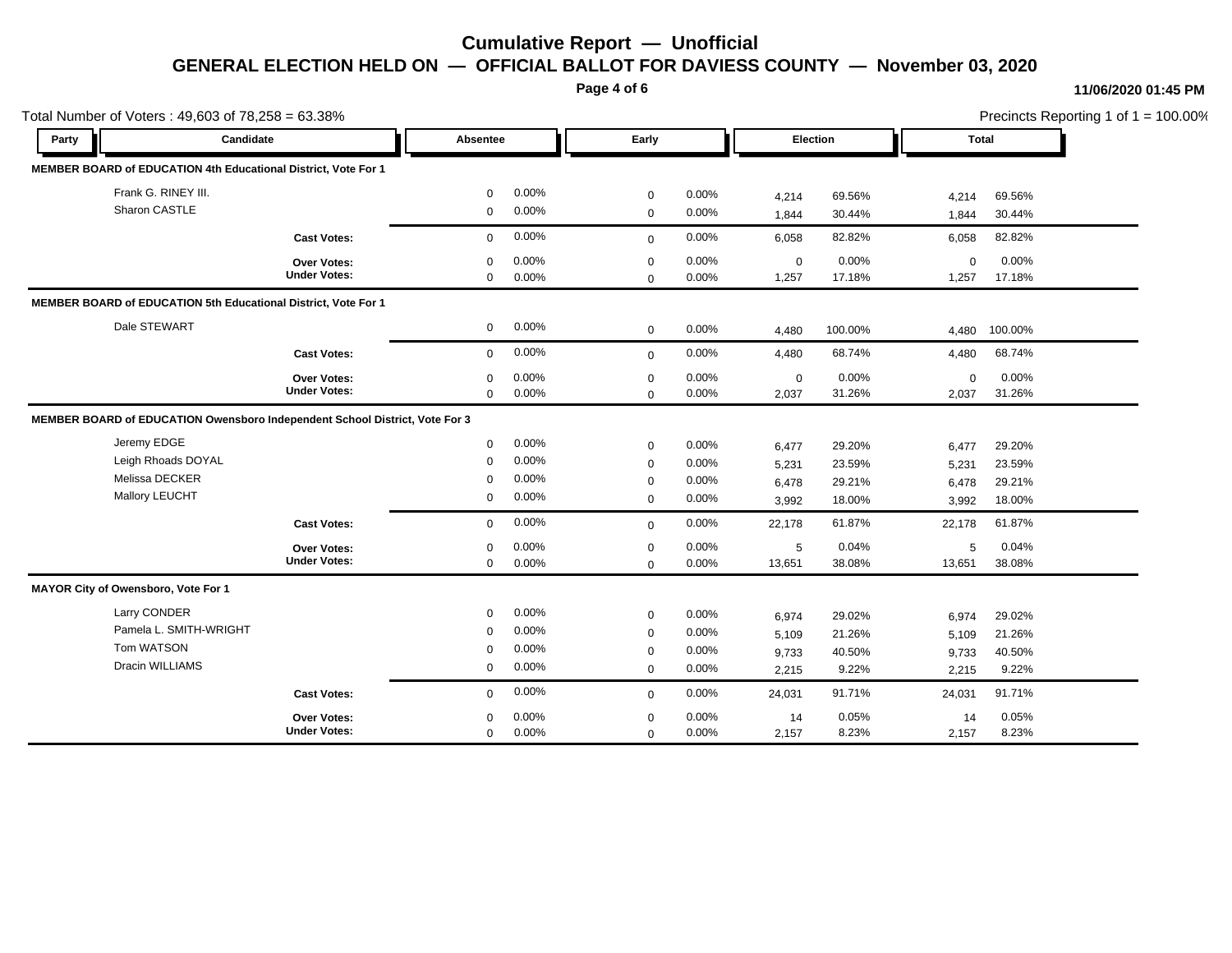**Page 5 of 6**

#### **11/06/2020 01:45 PM**

|       | Total Number of Voters: 49,603 of 78,258 = 63.38%  |                     |             |          |             |          |             |        | Precincts Reporting 1 of 1 = 100.00% |        |  |
|-------|----------------------------------------------------|---------------------|-------------|----------|-------------|----------|-------------|--------|--------------------------------------|--------|--|
| Party | Candidate                                          |                     | Absentee    |          | Early       |          | Election    |        | Total                                |        |  |
|       | CITY COMMISSIONERS City of Owensboro, Vote For 4   |                     |             |          |             |          |             |        |                                      |        |  |
|       | Mark CASTLEN                                       |                     | 0           | $0.00\%$ | $\mathbf 0$ | 0.00%    | 8,078       | 10.52% | 8,078                                | 10.52% |  |
|       | Larry MAGLINGER                                    |                     | $\mathbf 0$ | 0.00%    | $\mathbf 0$ | 0.00%    | 8,175       | 10.65% | 8,175                                | 10.65% |  |
|       | Gordon "Gordy" WILCHER                             |                     | 0           | 0.00%    | $\mathbf 0$ | 0.00%    | 5,752       | 7.49%  | 5,752                                | 7.49%  |  |
|       | Deirdre A. CARBON                                  |                     | $\mathbf 0$ | 0.00%    | $\mathbf 0$ | 0.00%    | 3,307       | 4.31%  | 3,307                                | 4.31%  |  |
|       | Dale TAYLOR                                        |                     | $\mathbf 0$ | 0.00%    | $\Omega$    | 0.00%    | 5,439       | 7.08%  | 5,439                                | 7.08%  |  |
|       | Joseph MARTIN                                      |                     | $\mathbf 0$ | 0.00%    | $\mathbf 0$ | 0.00%    | 1,089       | 1.42%  | 1,089                                | 1.42%  |  |
|       | <b>Jeff SANFORD</b>                                |                     | $\mathbf 0$ | 0.00%    | $\mathbf 0$ | 0.00%    | 7,037       | 9.16%  | 7,037                                | 9.16%  |  |
|       | Jared Michael REVLETT                              |                     | $\mathbf 0$ | 0.00%    | $\mathbf 0$ | 0.00%    | 3,910       | 5.09%  | 3,910                                | 5.09%  |  |
|       | Walter L. LEE                                      |                     | $\Omega$    | $0.00\%$ | $\mathbf 0$ | 0.00%    | 4,485       | 5.84%  | 4,485                                | 5.84%  |  |
|       | Michael A. WALKER                                  |                     | $\Omega$    | 0.00%    | $\Omega$    | 0.00%    | 3,788       | 4.93%  | 3,788                                | 4.93%  |  |
|       | Jay VELOTTA                                        |                     | $\mathbf 0$ | $0.00\%$ | $\mathbf 0$ | 0.00%    | 5,989       | 7.80%  | 5,989                                | 7.80%  |  |
|       | Debbie FILLMAN                                     |                     | $\mathbf 0$ | 0.00%    | $\mathbf 0$ | 0.00%    | 5,832       | 7.59%  | 5,832                                | 7.59%  |  |
|       | Deanna J. ENDICOTT-SMITH                           |                     | $\mathbf 0$ | 0.00%    | $\mathbf 0$ | 0.00%    | 2,911       | 3.79%  | 2,911                                | 3.79%  |  |
|       | <b>Bill MOSS</b>                                   |                     | $\Omega$    | 0.00%    | $\mathbf 0$ | 0.00%    | 1,890       | 2.46%  | 1,890                                | 2.46%  |  |
|       | Andy GAMBLIN                                       |                     | $\mathbf 0$ | 0.00%    | $\mathbf 0$ | 0.00%    | 1,031       | 1.34%  | 1,031                                | 1.34%  |  |
|       | <b>Bob GLENN</b>                                   |                     | 0           | $0.00\%$ | $\mathbf 0$ | 0.00%    | 8,076       | 10.52% | 8,076                                | 10.52% |  |
|       |                                                    | <b>Cast Votes:</b>  | $\mathbf 0$ | 0.00%    | $\mathbf 0$ | 0.00%    | 76,789      | 73.27% | 76,789                               | 73.27% |  |
|       |                                                    | <b>Over Votes:</b>  | 0           | 0.00%    | 0           | 0.00%    | 31          | 0.12%  | 31                                   | 0.12%  |  |
|       |                                                    | <b>Under Votes:</b> | 0           | 0.00%    | $\mathbf 0$ | 0.00%    | 27,895      | 26.62% | 27,895                               | 26.62% |  |
|       | CITY COMMISSIONERS City of Whitesville, Vote For 4 |                     |             |          |             |          |             |        |                                      |        |  |
|       | Pam MORRIS                                         |                     | $\mathbf 0$ | 0.00%    | 0           | 0.00%    | 158         | 21.76% | 158                                  | 21.76% |  |
|       | Shawn Trevor CRABTREE                              |                     | $\Omega$    | 0.00%    | $\mathbf 0$ | 0.00%    | 120         | 16.53% | 120                                  | 16.53% |  |
|       | Joseph "Buddy" MATTINGLY                           |                     | $\mathbf 0$ | 0.00%    | $\mathbf 0$ | $0.00\%$ | 151         | 20.80% | 151                                  | 20.80% |  |
|       | Robert D. "Bob" ABELL                              |                     | $\mathbf 0$ | 0.00%    | $\mathbf 0$ | 0.00%    | 142         | 19.56% | 142                                  | 19.56% |  |
|       | Joseph "Joey" BEATTY                               |                     | 0           | 0.00%    | $\mathbf 0$ | 0.00%    | 155         | 21.35% | 155                                  | 21.35% |  |
|       |                                                    | <b>Cast Votes:</b>  | $\Omega$    | 0.00%    | $\mathbf 0$ | 0.00%    | 726         | 62.59% | 726                                  | 62.59% |  |
|       |                                                    | <b>Over Votes:</b>  | 0           | 0.00%    | $\mathbf 0$ | 0.00%    | $\mathbf 0$ | 0.00%  | $\mathbf 0$                          | 0.00%  |  |
|       |                                                    | <b>Under Votes:</b> | $\mathbf 0$ | $0.00\%$ | $\mathbf 0$ | 0.00%    | 434         | 37.41% | 434                                  | 37.41% |  |
|       | <b>CONSTITUTIONAL AMENDMENT 1, Vote For 1</b>      |                     |             |          |             |          |             |        |                                      |        |  |
|       | <b>YES</b>                                         |                     | 0           | $0.00\%$ | $\mathbf 0$ | 0.00%    | 28,629      | 66.19% | 28,629                               | 66.19% |  |
|       | <b>NO</b>                                          |                     | $\mathbf 0$ | $0.00\%$ | $\mathbf 0$ | 0.00%    | 14,624      | 33.81% | 14,624                               | 33.81% |  |
|       |                                                    | <b>Cast Votes:</b>  | 0           | 0.00%    | $\mathbf 0$ | $0.00\%$ | 43,253      | 87.20% | 43,253                               | 87.20% |  |
|       |                                                    | Over Votes:         | $\mathbf 0$ | 0.00%    | $\mathbf 0$ | 0.00%    | 14          | 0.03%  | 14                                   | 0.03%  |  |
|       |                                                    | <b>Under Votes:</b> | $\mathbf 0$ | 0.00%    | $\mathbf 0$ | 0.00%    | 6,333       | 12.77% | 6,333                                | 12.77% |  |